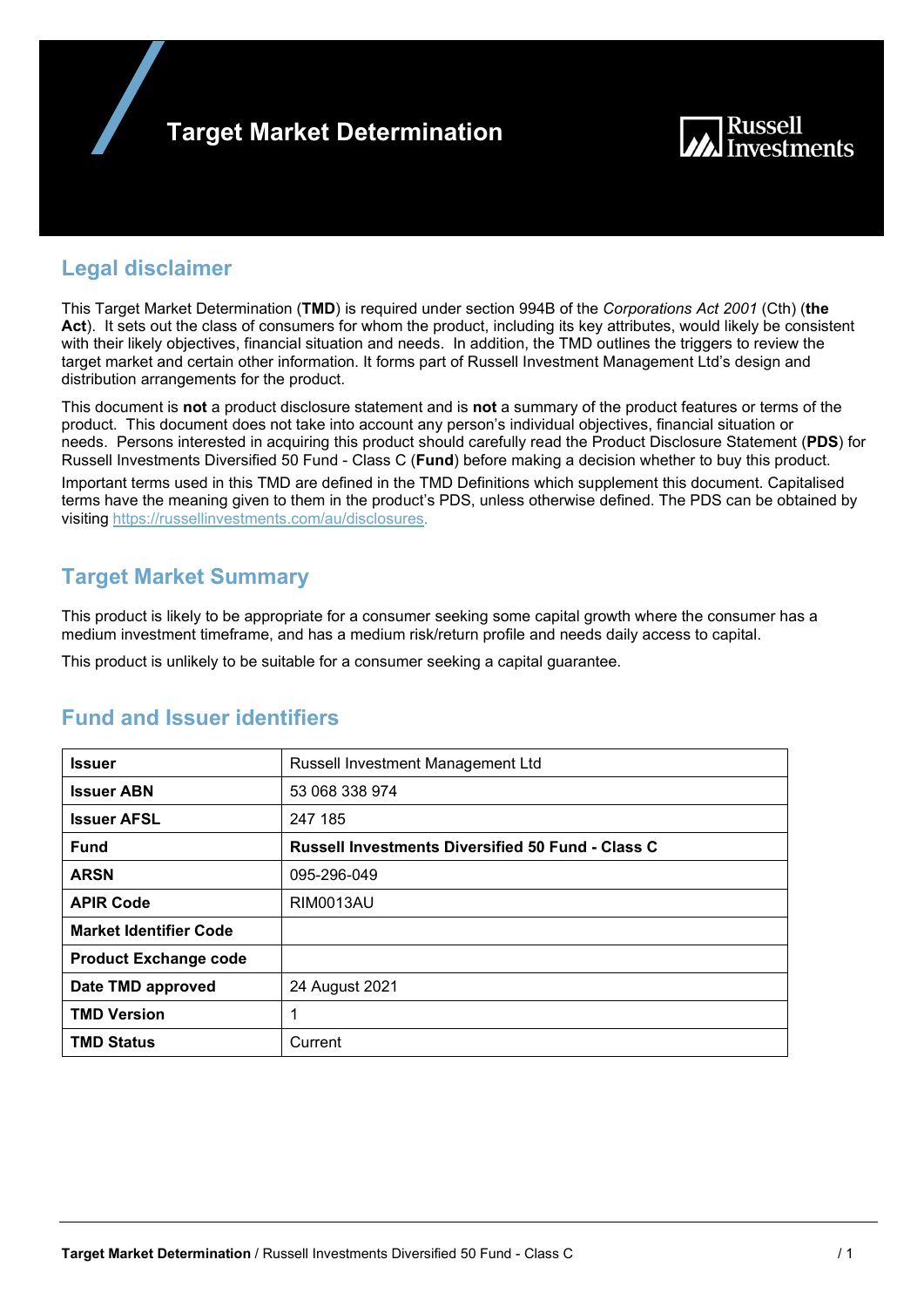# **Description of Target Market**

This part is required under section 994B(5)(b) of the Act.

### **TMD indicator key**

The Consumer Attributes for which the product is likely to be appropriate have been assessed using a red/amber/green rating methodology with appropriate colour coding:

| Potentially in target market<br>Not considered in target market<br>In target market |  |
|-------------------------------------------------------------------------------------|--|
|-------------------------------------------------------------------------------------|--|

### **Instructions**

In the tables below, Column 1, Consumer Attributes, indicates a description of the likely objectives, financial situation and needs of the class of consumers that are considering this product. Column 2, TMD indicator, indicates whether a consumer meeting the attribute in column 1 is likely to be in the target market for this product.

Generally, a consumer is unlikely to be in the target market for the product if:

- **one or more** of their Consumer Attributes correspond to a **red** rating, or
- **three or more** of their Consumer Attributes correspond to an **amber** rating.

Definitions of terms are in the attachment or otherwise in the PDS.

### **Investment products and diversification**

A consumer (or class of consumer) may intend to hold a product as part of a diversified portfolio (typically with an intended product use of satellite/small allocation or core component). In such circumstances, the product should be assessed against the consumer's attributes for the relevant portion of the portfolio, rather than the consumer's portfolio as a whole. For example, a consumer may seek to construct a conservative portfolio with a satellite/small allocation to growth assets. In this case, it may be likely that a product with a High or Very High risk/return profile is consistent with the consumer's objectives for that allocation notwithstanding that the risk/return profile of the consumer as a whole is Low or Medium. In making this assessment, distributors should consider all features of a product (including its key attributes).

| <b>CONSUMER ATTRIBUTES</b>                                  | <b>TMD INDICATOR</b> | <b>PRODUCT DESCRIPTION INCUDING KEY</b><br><b>ATTRIBUTES</b>                                       |  |
|-------------------------------------------------------------|----------------------|----------------------------------------------------------------------------------------------------|--|
| <b>Consumer's investment</b><br>objective                   | <b>TMD Indicator</b> | Product description including key attributes                                                       |  |
| Capital Growth                                              |                      | To provide returns over the medium term, with                                                      |  |
| <b>Capital Preservation</b>                                 |                      | moderate volatility, consistent with a diversified<br>mix of defensive and growth-oriented assets. |  |
| <b>Capital Guaranteed</b>                                   |                      |                                                                                                    |  |
| Income Distribution                                         |                      |                                                                                                    |  |
| Consumer's intended product<br>use (% of Investable Assets) | <b>TMD Indicator</b> | Product description including key attributes                                                       |  |
| Solution/Standalone (75-100%)                               |                      | The Fund typically invests in a diversified                                                        |  |
| Core Component (25-75%)                                     |                      | portfolio mix with exposure to growth<br>investments of around 50% and defensive                   |  |
| Satellite/small allocation (<25%)                           |                      | investments of around 50%. Derivatives may be<br>used to implement investment strategies.          |  |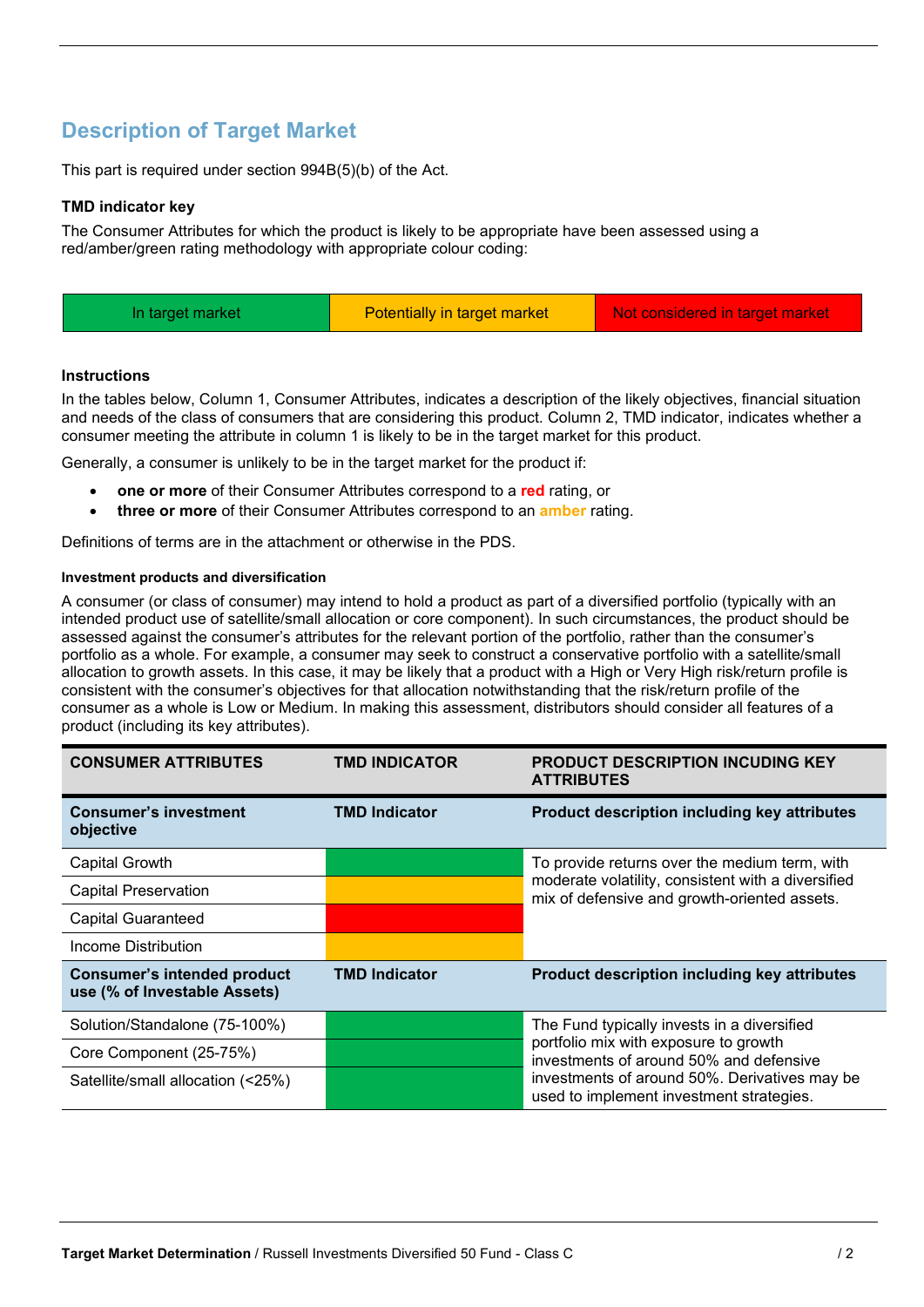| <b>Consumer's investment</b><br>timeframe                           | <b>TMD Indicator</b> | <b>Product description including key attributes</b>                                                                                                                       |  |
|---------------------------------------------------------------------|----------------------|---------------------------------------------------------------------------------------------------------------------------------------------------------------------------|--|
| Short ( $\leq$ 2 years)                                             |                      | The minimum suggested timeframe for holding                                                                                                                               |  |
| Medium (> 2 years)                                                  |                      | investments in the Fund is 4 years.                                                                                                                                       |  |
| Long $(> 8$ years)                                                  |                      |                                                                                                                                                                           |  |
| <b>Consumer's Risk (ability to</b><br>bear loss) and Return profile | <b>TMD Indicator</b> | <b>Product description including key attributes</b>                                                                                                                       |  |
| Low                                                                 |                      | The Fund is moderate or medium risk in nature,                                                                                                                            |  |
| Medium                                                              |                      | has a medium SRM (SRM 3 to 5) and<br>represents a moderate target return profile.                                                                                         |  |
| High                                                                |                      |                                                                                                                                                                           |  |
| Very high                                                           |                      |                                                                                                                                                                           |  |
| <b>Consumer's need to withdraw</b><br>money                         | <b>TMD Indicator</b> | <b>Product description including key attributes</b>                                                                                                                       |  |
| Daily                                                               |                      | Under normal circumstances, redemption<br>requests may be made on any Business Day<br>and requests received by 12pm on any<br>Business Day will generally be processed on |  |
| Weekly                                                              |                      |                                                                                                                                                                           |  |
| Monthly                                                             |                      |                                                                                                                                                                           |  |
| Quarterly                                                           |                      | that Business Day.                                                                                                                                                        |  |
| Annually or longer                                                  |                      |                                                                                                                                                                           |  |

# **Appropriateness**

Note: This section is required under RG 274.64–66

The Issuer has assessed the product and formed the view that the product, including its key attributes, is likely to be consistent with the likely objectives, financial situation and needs of consumers in the target market as described above, as the features of this product in Column 3 of the table above are likely to be suitable for consumers with the attributes identified with a green TMD Indicator in Column 2.

# **Distribution conditions/restrictions**

This part is required under section 994B(5)(c) of the Act.

| <b>DISTRIBUTION CONDITIONS</b>                                                                 | <b>DISTRIBUTION CONDITIONS RATIONALE</b> |  |
|------------------------------------------------------------------------------------------------|------------------------------------------|--|
| There are no distribution conditions                                                           | Not applicable                           |  |
|                                                                                                |                                          |  |
| <b>REVIEW TRIGGERS</b>                                                                         |                                          |  |
| This part is required under section 994B(5)(d) of the Act.                                     |                                          |  |
| Material change to key attributes, fund investment objective and/or fees.                      |                                          |  |
| Material deviation from benchmark / objective over sustained period.                           |                                          |  |
| Key attributes have not performed as disclosed by a material degree and for a material period. |                                          |  |
| Determination by the issuer of an ASIC reportable Significant Dealing.                         |                                          |  |
|                                                                                                |                                          |  |
|                                                                                                |                                          |  |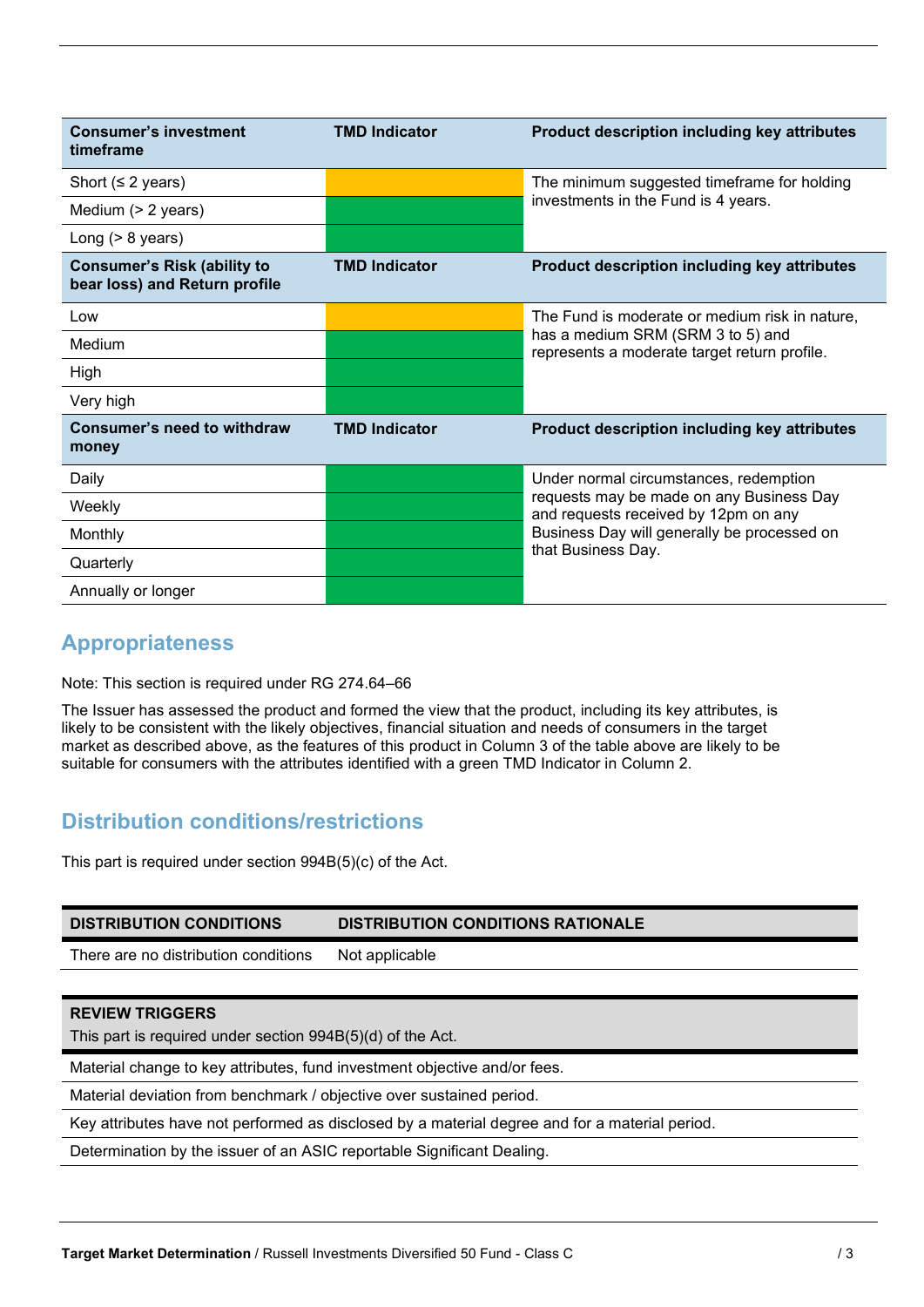Material or unexpectedly high number of complaints (as defined in section 994A(1) of the Act) about the product or distribution of the product.

The use of Product Intervention Powers, regulator orders or directions that affects the product.

#### **MANDATORY REVIEW PERIODS**

This part is required under section 994B(5)(e) and (f) of the Act.

| <b>Review period</b> | <b>Maximum period for review</b> |
|----------------------|----------------------------------|
| Initial review       | 1 year and 3 months              |
| Subsequent review    | 3 years and 3 months             |

### **DISTRIBUTOR REPORTING REQUIREMENTS**

This part is required under section 994B(5)(g) and (h) of the Act.

| <b>Reporting requirement</b>                                                                                                                                                                                | <b>Reporting period</b>                                                                                                           | Which distributors this<br>requirement applies to |
|-------------------------------------------------------------------------------------------------------------------------------------------------------------------------------------------------------------|-----------------------------------------------------------------------------------------------------------------------------------|---------------------------------------------------|
| Complaints (as defined in section 994A(1) of<br>the Act) relating to the product. The<br>distributor should provide all the content of<br>the complaint, having regard to privacy.                          | Within 10 business days<br>following end of calendar<br>quarter.                                                                  | All distributors                                  |
| Significant dealing outside of target market,<br>under s994F(6) of the Act.<br>See Definitions for further detail.                                                                                          | As soon as practicable but no<br>later than 10 business days<br>after distributor becomes<br>aware of the significant<br>dealing. | All distributors                                  |
| To the extent a distributor is aware, dealings<br>outside the target market, including reason<br>why acquisition is outside of target market,<br>and whether acquisition occurred under<br>personal advice. | Within 10 business days<br>following end of calendar<br>quarter.                                                                  | All distributors                                  |

If practicable, distributors should adopt the FSC data standards for reports to the issuer. Distributors must report to Russell Investment Management Ltd using the method specified at https://russellinvestments.com/au/ddoreporting/. This link also provides contact details relating to this TMD for Russell Investment Management Ltd.

### **Important Information**

This Target Market Determination (**TMD**) is made by Russell Investment Management Ltd ABN 53 068 338 974, AFS Licence 247185 (**RIM**). RIM is the responsible entity and issuer of units in the Fund.

The material provided here is for general information only and does not take account of any investor's personal financial situation or needs. The information in this material is thus not a recommendation, offer or solicitation to buy or sell any securities or to adopt any investment strategy. The opinions expressed may change as subsequent conditions vary. To the extent permitted by law, neither of RIM nor any of its respective related bodies corporate, associates, and employees, shall have any liability whatsoever (in negligence or otherwise) for any loss however arising from any use of the material or otherwise in connection with this TMD.

Any views expressed are the views of RIM and do not constitute investment advice. To the extent this material constitutes general financial product advice, investors should, before acting on the advice, consider the appropriateness of the advice, having regard to the investor's objectives, financial situation and needs. Before making any investment decision, an investor should obtain financial advice that takes into consideration their personal circumstances.

RIM, its officers, employees and agents are of the view that the information in this material and the sources being relied on (which may include third party sources) are correct (as at the date of publication). While care has been taken in preparing this material,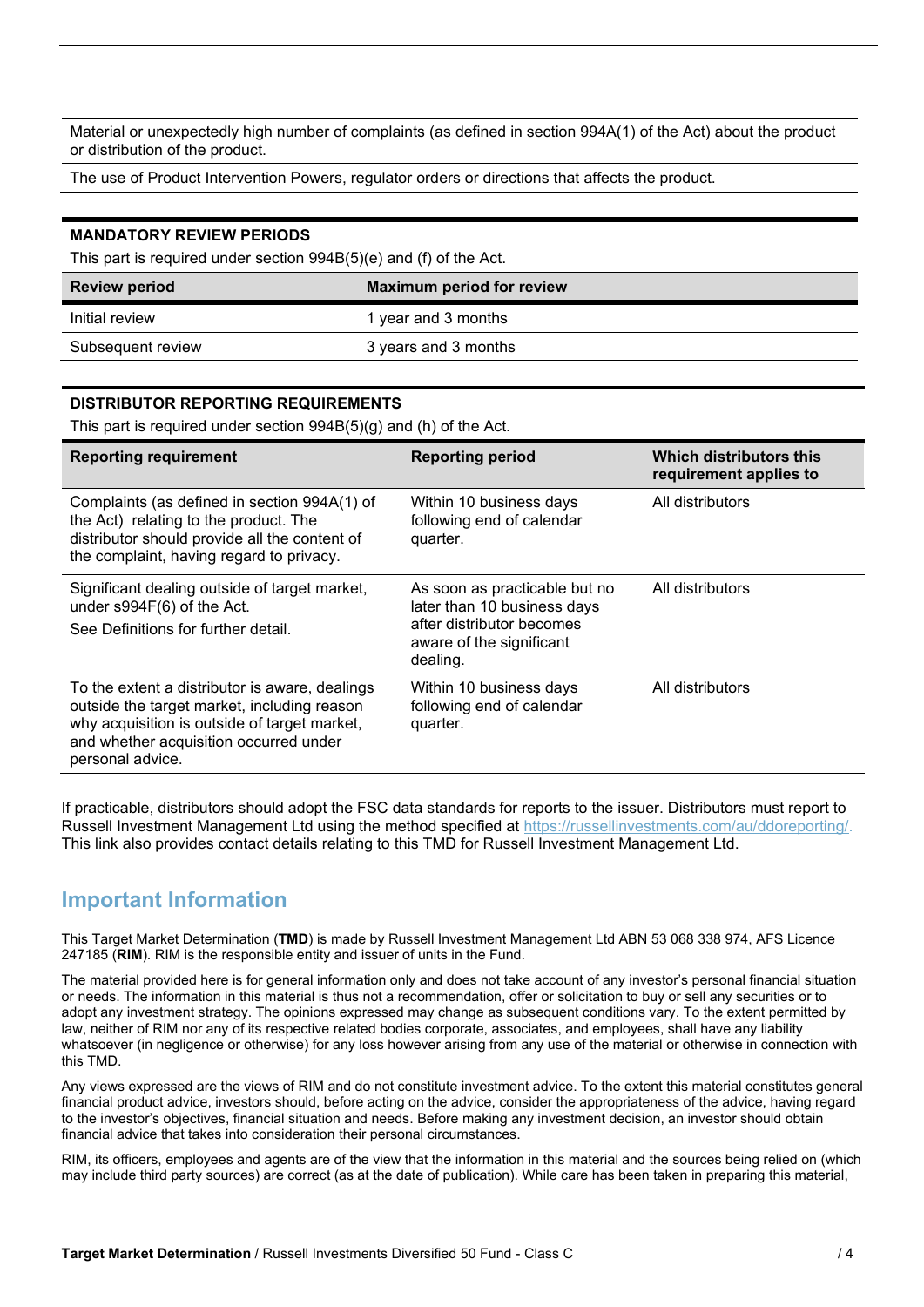no warranty of accuracy or reliability is given and no responsibility for the information is accepted by RIM. To the extent permitted by law, no liability is accepted for any loss or damage as a result of reliance on this information.

Neither RIM nor any of its related bodies corporate guarantee the performance of the Fund, any particular rate of return or return of capital. An investment in the Fund is not a deposit with, nor another liability of RIM nor any of its related bodies corporate, associates or employees. An investment in the Fund is subject to investment risks, including possible delays in repayment and loss of income and capital invested. Past performance is not a reliable indicator of future performance. Fluctuations in currency may affect the value of investments.

This material is not to be distributed or used by a person or entity in any jurisdiction or country where distribution or use would be contrary to local law or regulation.

This work is copyright 2021. Apart from any use permitted under the Copyright Act 1968, no part may be reproduced by any process, nor may any other exclusive right be exercised, without the permission of RIM.

# **Definitions**

| <b>TERM</b>                            | <b>DEFINITION</b>                                                                                                                                                                                                                                                                                                                              |
|----------------------------------------|------------------------------------------------------------------------------------------------------------------------------------------------------------------------------------------------------------------------------------------------------------------------------------------------------------------------------------------------|
| <b>Consumer's investment objective</b> |                                                                                                                                                                                                                                                                                                                                                |
| <b>Capital Growth</b>                  | The consumer seeks to invest in a product designed to generate capital return.<br>The consumer prefers exposure to growth assets (such as shares or property)<br>or otherwise seeks an investment return above the current inflation rate.                                                                                                     |
| <b>Capital Preservation</b>            | The consumer seeks to invest in a product to reduce volatility and minimise<br>loss in a market down-turn. The consumer prefers exposure to defensive<br>assets (such as cash or fixed income securities) that are generally lower in risk<br>and less volatile than growth investments.                                                       |
| <b>Capital Guaranteed</b>              | The consumer seeks a guarantee or protection against capital loss whilst still<br>seeking the potential for capital growth (typically gained through a derivative<br>arrangement). The consumer would likely understand the complexities,<br>conditions and risks that are associated with such products.                                      |
| <b>Income Distribution</b>             | The consumer seeks to invest in a product designed to generate regular<br>and/or tax-effective income. The consumer prefers exposure to income-<br>generating assets (typically, high dividend-yielding equities, fixed income<br>securities and money market instruments).                                                                    |
| <b>Consumer's intended product use</b> |                                                                                                                                                                                                                                                                                                                                                |
| Solution/Standalone<br>$(75-100%)$     | The consumer intends to hold the investment as either a part or the majority<br>(up to 100%) of their total investable assets (see definition below). The<br>consumer typically prefers exposure to a product with at least High portfolio<br>diversification (see definitions below).                                                         |
| Core Component<br>$(25-75%)$           | The consumer intends to hold the investment as a major component, up to<br>75%, of their total investable assets (see definition below). The consumer<br>typically prefers exposure to a product with at least Medium portfolio<br>diversification (see definitions below).                                                                    |
| Satellite (<25%)                       | The consumer intends to hold the investment as a smaller part of their total<br>portfolio, as an indication it would be suitable for up to 25% of the total<br>investable assets (see definition below). The consumer is likely to be<br>comfortable with exposure to a product with Low portfolio diversification (see<br>definitions below). |
| <b>Investable Assets</b>               | Those assets that the investor has available for investment, excluding the<br>residential home.                                                                                                                                                                                                                                                |
| use)                                   | Portfolio diversification (for completing the key product attribute section of consumer's intended product                                                                                                                                                                                                                                     |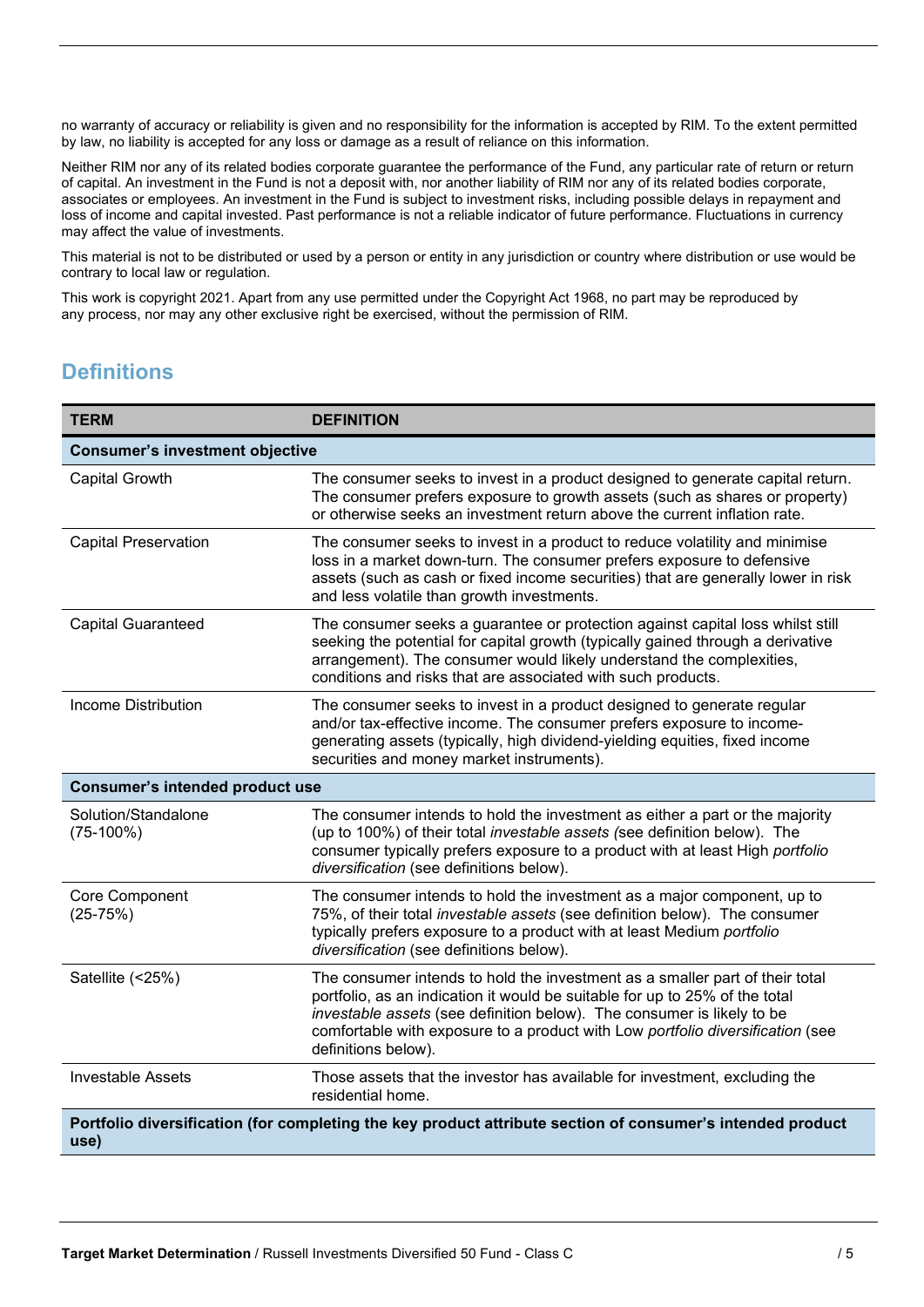| Low                                             | Single asset class, single country, low or moderate holdings of securities - e.g.<br>high conviction Aussie Equities.                                                                   |  |
|-------------------------------------------------|-----------------------------------------------------------------------------------------------------------------------------------------------------------------------------------------|--|
| Medium                                          | 1-2 Asset Classes, Single Country, Broad exposure within asset class, e.g.<br>Aussie Equities All Ords.                                                                                 |  |
| High                                            | Highly diversified across either asset classes, countries or investment<br>managers, e.g. Australian multi-manager balanced fund or global multi-asset<br>product (or Global Equities). |  |
| <b>Consumer's intended investment timeframe</b> |                                                                                                                                                                                         |  |
| Short ( $\leq$ 2 years)                         | The consumer has a short investment timeframe and may wish to redeem<br>within two years.                                                                                               |  |
| Medium $(> 2$ years)                            | The consumer has a medium investment timeframe and is unlikely to redeem<br>within two years.                                                                                           |  |
| Long $(> 8$ years)                              | The consumer has a long investment timeframe and is unlikely to redeem<br>within eight years.                                                                                           |  |

### **Consumer's Risk (ability to bear loss) and Return profile**

Issuers should undertake a comprehensive risk assessment for each product. The FSC recommends adoption of the Standard Risk Measure (**SRM**) to calculate the likely number of negative annual returns over a 20 year period, using the guidance and methodology outlined in the *Standard Risk Measure Guidance Paper For Trustees*. SRM is not a complete assessment of risk and potential loss. For example, it does not detail important issues such as the potential size of a negative return or that a positive return could still be less than a consumer requires to meet their investment objectives/needs. Issuers may wish to supplement the SRM methodology by also considering other risk factors. For example, some products may use leverage, derivatives or short selling, may have liquidity or withdrawal limitations, or otherwise may have a complex structure or increased investment risks, which should be documented together with the SRM to substantiate the product risk rating.

A consumer's desired product return profile would generally take into account the impact of fees, costs and taxes.

| Low                               | The consumer is conservative or low risk in nature, seeks to minimise potential<br>losses (e.g. has the ability to bear up to 1 negative return over a 20 year period<br>(SRM 1 to 2)) and is comfortable with a low target return profile.<br>Consumer typically prefers defensive assets such as cash and fixed income. |
|-----------------------------------|---------------------------------------------------------------------------------------------------------------------------------------------------------------------------------------------------------------------------------------------------------------------------------------------------------------------------|
| Medium                            | The consumer is moderate or medium risk in nature, seeking to minimise<br>potential losses (e.g. has the ability to bear up to 4 negative returns over a 20<br>year period (SRM 3 to 5)) and comfortable with a moderate target return<br>profile.                                                                        |
|                                   | Consumer typically prefers a balance of growth assets such as shares,<br>property and alternative assets and defensive assets such as cash and fixed<br>income.                                                                                                                                                           |
| High                              | The consumer is higher risk in nature and can accept higher potential losses<br>(e.g. has the ability to bear up to 6 negative returns over a 20 year period<br>(SRM 6)) in order to target a higher target return profile.                                                                                               |
|                                   | Consumer typically prefers predominantly growth assets such as shares,<br>property and alternative assets with only a smaller or moderate holding in<br>defensive assets such as cash and fixed income.                                                                                                                   |
| Very high                         | The consumer has a more aggressive or very high risk appetite, seeks to<br>maximise returns and can accept higher potential losses (e.g. has the ability to<br>bear 6 or more negative returns over a 20 year period (SRM 7) and possibly<br>other risk factors, such as leverage).                                       |
|                                   | Consumer typically prefers growth assets such as shares, property and<br>alternative assets.                                                                                                                                                                                                                              |
| Consumer's need to withdraw money |                                                                                                                                                                                                                                                                                                                           |